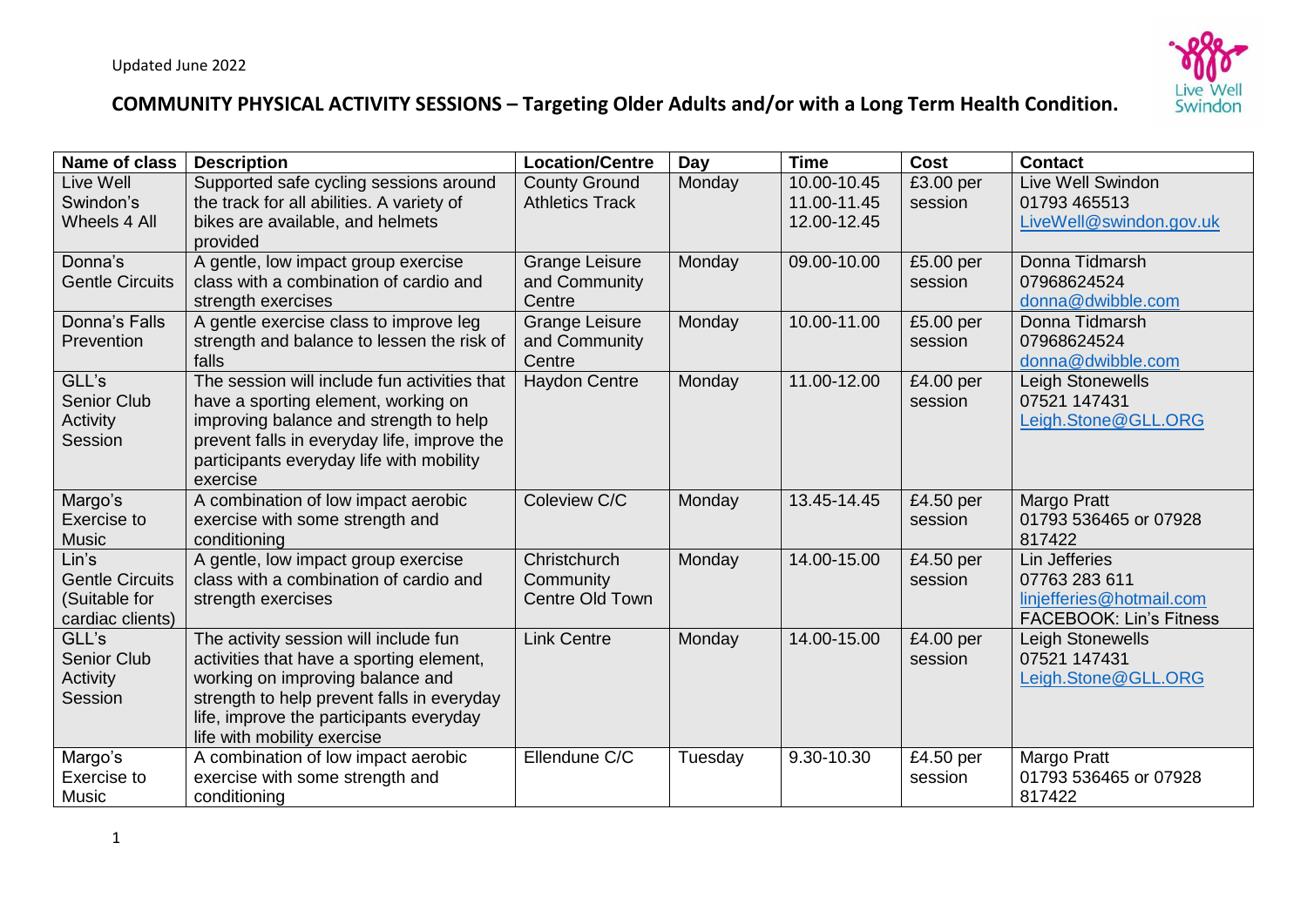

| Lin's<br><b>Gentle Circuits</b><br>(Suitable for<br>cardiac clients)<br>Donna's<br>Falls<br>Prevention | A gentle, low impact group exercise<br>class with a combination of cardio and<br>strength exercises<br>A gentle exercise class to improve leg<br>strength and balance to lessen the risk of<br>falls                                                                                                                                                     | <b>Pinetrees</b><br>Community<br>Centre<br>Lawn Community<br>Centre | Tuesday<br>Tuesday     | 10.00-11.00<br>12.30-13.30 | £4.50 per<br>session<br>£5.00 per<br>session | Lin Jefferies<br>07763 283 611<br>linjefferies@hotmail.com<br><b>FACEBOOK: Lin's Fitness</b><br>Donna Tidmarsh<br>07968 624524<br>donna@dwibble.com |
|--------------------------------------------------------------------------------------------------------|----------------------------------------------------------------------------------------------------------------------------------------------------------------------------------------------------------------------------------------------------------------------------------------------------------------------------------------------------------|---------------------------------------------------------------------|------------------------|----------------------------|----------------------------------------------|-----------------------------------------------------------------------------------------------------------------------------------------------------|
| GLL's<br>Inclusive<br>Swimming<br>$(16+)$                                                              | Fun, friendly swim session for those with<br>learning and/or physical disabilities. Also<br>appropriate for those with stable health<br>conditions, including poor mental health.<br>Although not a structured lesson, staff<br>are available to support and motivate.                                                                                   | <b>Link Centre</b>                                                  | Tuesday                | 14.00-15.00                | £3.50 per<br>session                         | <b>GLL - Link Centre</b><br>01793877323<br>To book online please [click<br>here]                                                                    |
| Fitness &<br>Friendship<br>Club (Age UK)                                                               | A social club for older people with an<br>emphasis on keeping active. Open to all<br>older people in Swindon who would like<br>the opportunity to take part in activities<br>and gentle exercise. Activities include<br>bowling, skittle, kurling, quoits and gentle<br>Tai Chi. Refreshment included. Disabled<br>access at main entrance. Free parking | Central<br>Community<br>Centre                                      | Tuesday<br>(alternate) | 14.00-16.00                | £5.00 per<br>session                         | Age UK<br>07754 612 569<br>fitnessandfriendship@ageuk<br>wiltshire.org.uk                                                                           |
| Lin's<br>Exercise to<br><b>Music</b>                                                                   | Gentle exercises with light weights<br>suitable for all abilities.                                                                                                                                                                                                                                                                                       | <b>Pinetrees</b><br>Community<br>Centre                             | Wednesday              | 10.00-11.00                | £4.50 per<br>session                         | Lin Jefferies<br>07763 283 611<br>linjefferies@hotmail.com<br><b>FACEBOOK: Lin's Fitness</b>                                                        |
| GLL's (Sam's)<br>Seated<br>Exercise (16+)                                                              | Fun, friendly seated exercise class for<br>those with learning and/or physical<br>disabilities. Also appropriate for those<br>with stable health conditions, including<br>poor mental health. Exercise to music<br>will include elements of Zumba, Rockbox<br>and Fitness Pilates                                                                        | <b>Link Centre</b>                                                  | Wednesday              | 10.00-11.00                | £3.50 per<br>session                         | <b>GLL - Link Centre</b><br>01793 877323 or<br>Or contact<br>Live Well Swindon                                                                      |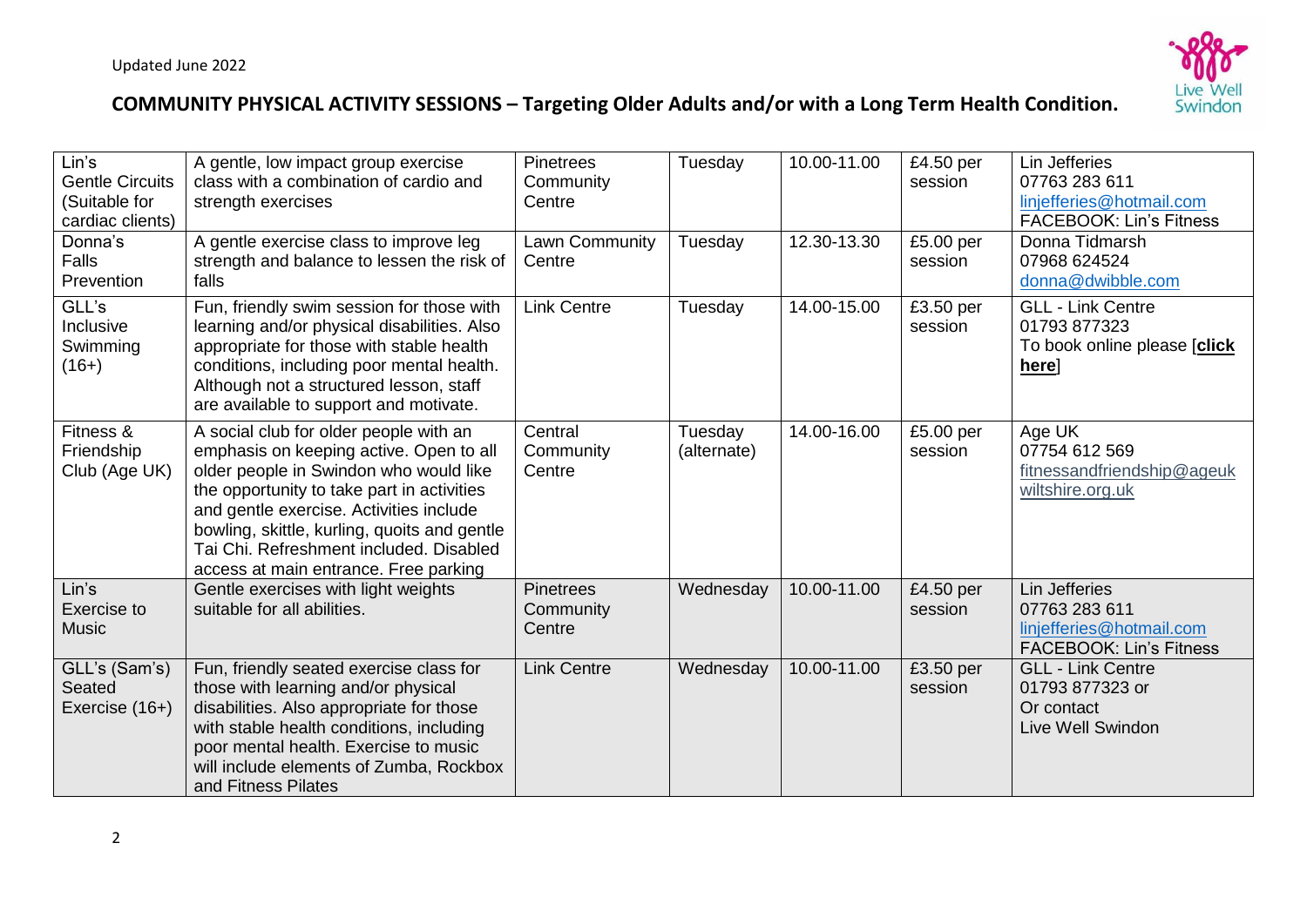

| Music &<br>Movement<br><b>Class</b>                                  | A gentle, low impact exercise to music<br>class                                                                                                                                                                                      | <b>Highworth Rec</b>                             | Wednesday | 10.30-11.30                               | £4.95 per<br>session | Halo Highworth Rec<br>01793 762602                                                             |
|----------------------------------------------------------------------|--------------------------------------------------------------------------------------------------------------------------------------------------------------------------------------------------------------------------------------|--------------------------------------------------|-----------|-------------------------------------------|----------------------|------------------------------------------------------------------------------------------------|
| Donna's<br><b>Gentle Circuits</b>                                    | A gentle, low impact group exercise<br>class with a combination of cardio and<br>strength exercises                                                                                                                                  | <b>Grange Leisure</b><br>and Community<br>Centre | Wednesday | 10.30-11.30                               | £5.00 per<br>session | Donna Tidmarsh<br>07968624524<br>donna@dwibble.com                                             |
| Lin's<br><b>Gentle Circuits</b><br>(Suitable for<br>cardiac clients) | A gentle, low impact group exercise<br>class with a combination of cardio and<br>strength exercises                                                                                                                                  | Christchurch<br>Community<br>Centre Old Town     | Wednesday | 16.30-17.30                               | £4.50 per<br>session | Lin Jefferies<br>07763 283 611<br>linjefferies@hotmail.com<br><b>FACEBOOK: Lin's Fitness</b>   |
| Live Well<br>Swindon's<br>Wheels 4 All                               | Supported safe cycling sessions around<br>the track for all abilities. A variety of<br>bikes are available, and helmets<br>provided                                                                                                  | <b>County Ground</b><br><b>Athletics Track</b>   | Thursday  | 10.00-10.45<br>11.00-11.45<br>12.00-12.45 | £3.00 per<br>session | Live Well Swindon<br>01793 465513<br>LiveWell@swindon.gov.uk                                   |
| Stephanie's<br>Chair Yoga                                            | Gentle movements synchronised with<br>breath. The class also includes a short<br>meditation. Please book in advance                                                                                                                  | Ellendune C/C                                    | Thursday  | 10.00-11.00                               | £5.00 per<br>session | Stefanie Young<br>07516 313502                                                                 |
| Margo's<br>Exercise to<br><b>Music</b>                               | A combination of low impact aerobic<br>exercise with some strength and<br>conditioning                                                                                                                                               | Buckhurst C/C,<br>Walcot                         | Thursday  | 10.00-11.00                               | £4.50 per<br>session | Margo Pratt<br>01793 536465 or<br>07928 817422                                                 |
| <b>Step Out</b><br>Swindon's<br>Gentle/Mobility<br>Walk              | Specifically designed for those who are<br>not able to walk far or have mobility<br>issues this short walk is ideal to get you<br>started back on the path to fitness.                                                               | <b>Haydon Centre</b>                             | Thursday  | 10.30-11.00                               | Free                 | Grahame Lee on 07932<br>109209<br><b>Haydon Wick Gentle Mobility</b><br>Walk (ramblers.org.uk) |
| Margo's<br>Seated<br>Exercise                                        | A combination of mobility exercises, with<br>strength and balance exercises included                                                                                                                                                 | Coleview C/C                                     | Thursday  | 11.30-12.30                               | £4.50 per<br>session | Margo Pratt<br>01793 536465 or<br>07928 817422                                                 |
| GLL's<br>Senior Club<br>Activity<br>Session                          | The session will include fun activities that<br>have a sporting element, working on<br>improving balance and strength to help<br>prevent falls in everyday life, improve the<br>participants everyday life with mobility<br>exercise | <b>Link Centre</b>                               | Thursday  | 14.00-15.00                               | £4.00 per<br>session | Leigh Stonewells<br>07521 147431<br>Leigh.Stone@GLL.ORG                                        |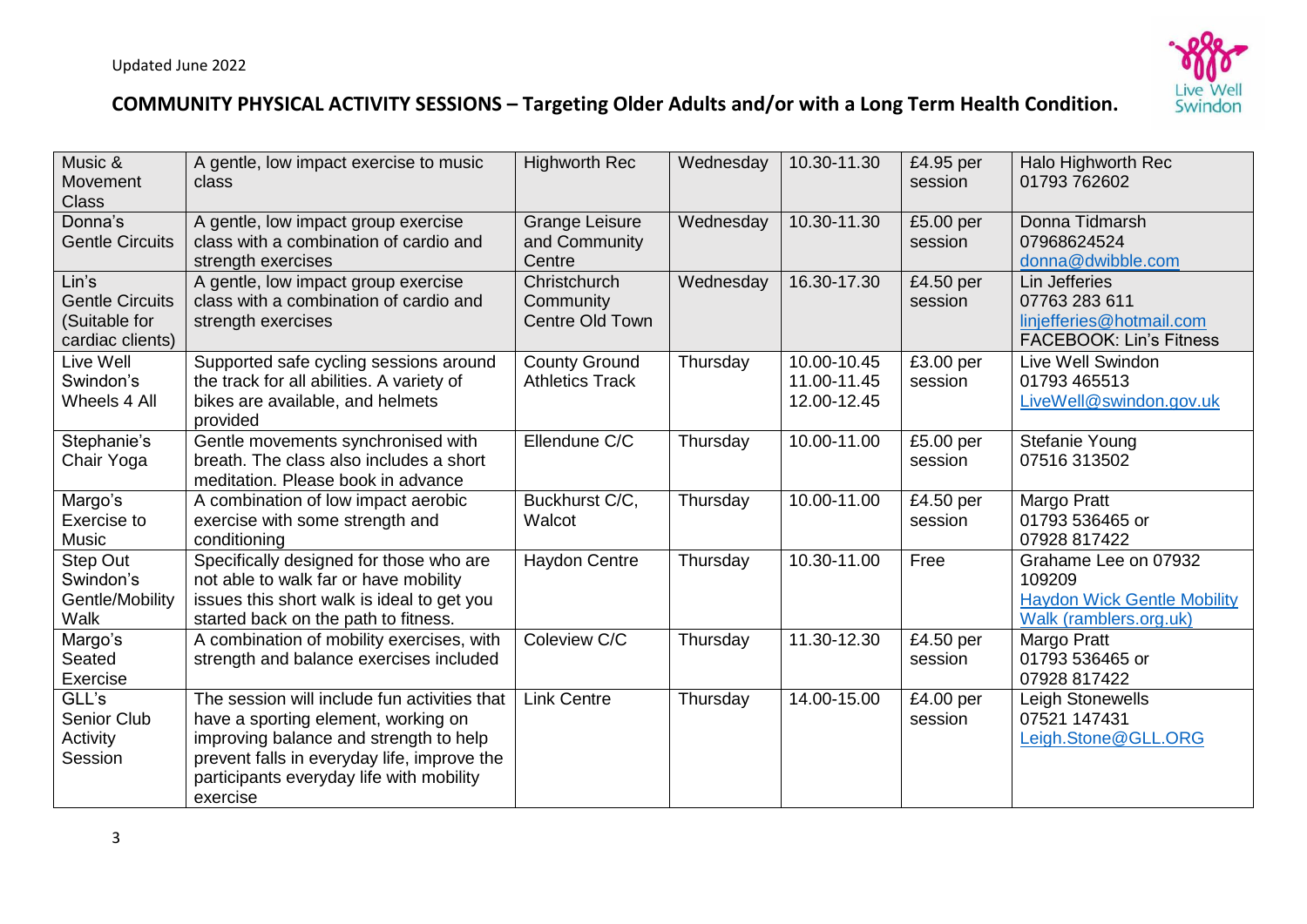

| Donna's          | A circuit style class to progressively       | <b>Pinetrees</b>       | Friday | 09.30-10.30 | £5.00 per | Donna Tidmarsh          |
|------------------|----------------------------------------------|------------------------|--------|-------------|-----------|-------------------------|
| Phase IV         | increase cardiovascular exercise ability     | Community              |        |             | session   | 07968624524             |
| Cardiac Rehab    | after cardiac event.                         | Centre                 |        |             |           | donna@dwibble.com       |
| (Suitable for    |                                              |                        |        |             |           |                         |
| cardiac clients) |                                              |                        |        |             |           |                         |
| Live Well        | Supported safe cycling sessions around       | <b>County Ground</b>   | Friday | 10.00-10.45 | £3.00 per | Live Well Swindon       |
| Swindon's        | the track for all abilities. A variety of    | <b>Athletics Track</b> |        | 11.00-11.45 | session   | 01793 465513            |
| Wheels 4 All     | bikes are available, and helmets             |                        |        |             |           | LiveWell@swindon.gov.uk |
|                  | provided                                     |                        |        |             |           |                         |
| GLL's            | The session will include fun activities that | Haydon Centre          | Friday | 11.30-12.30 | £4.00 per | Leigh Stonewells        |
| Senior Club      | have a sporting element, working on          |                        |        |             | session   | 07521 147431            |
| Activity         | improving balance and strength to help       |                        |        |             |           | Leigh.Stone@GLL.ORG     |
| Session          | prevent falls in everyday life, improve the  |                        |        |             |           |                         |
|                  | participants everyday life with mobility     |                        |        |             |           |                         |
|                  | exercise                                     |                        |        |             |           |                         |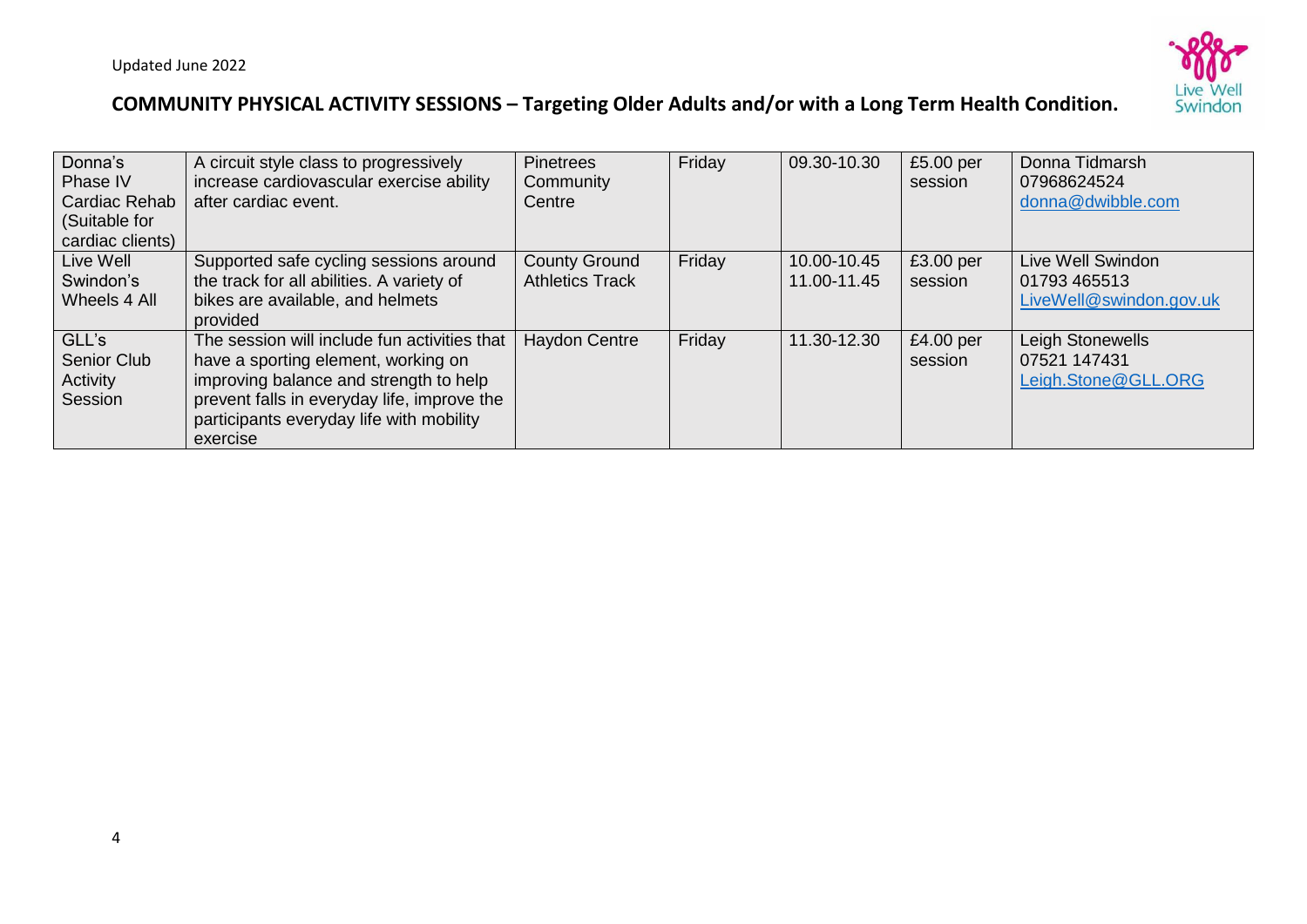

#### **Other Activities with Various Offers**

| <b>Name of Activity</b>   | <b>Description</b>                                                                        | <b>Contact/Website</b>                   |
|---------------------------|-------------------------------------------------------------------------------------------|------------------------------------------|
| <b>Step Out Swindon -</b> | Our free 1-hour walks are at a good steady pace to improve fitness. New                   | <b>Grahame Lee</b>                       |
| <b>Wellbeing Walks</b>    | members are always made welcome and the ability to walk for about an hour is              | 07932 109209                             |
|                           | the only qualification required. We take care of those who start off slowly and           | Swindon, Swindon, England                |
|                           | ensure that they always get back for the all important refreshments and social            | (ramblers.org.uk)                        |
|                           | chat at the end of every walk                                                             |                                          |
| <b>Guided Rides</b>       | Organised, free and friendly local rides, led by knowledgeable ride leaders               | Let's Ride - Homepage                    |
|                           | All you have to do is bring your bike and pedal. Our Ride Leaders to the rest.            | (letsride.co.uk)                         |
|                           | It's easy. It's free. And it's a fantastic day out for the whole family, friends, or just |                                          |
|                           | on your own. You'll meet new people, improve your fitness, and get more                   |                                          |
|                           | confident on your bike                                                                    |                                          |
| <b>Park Run</b>           | parkruns are free, weekly, community events all around the world (typically weekly        | home   parkrun UK                        |
|                           | free 5km timed runs). parkrun is a positive, welcoming and inclusive experience           | home   Lydiard parkrun   Lydiard         |
|                           | where there is no time limit, and no one finishes last. Everyone is welcome to            | parkrun                                  |
|                           | come along, whether you walk, jog, run, volunteer or spectate.                            | home   Seven Fields parkrun              |
|                           | Seven Fields Saturday at 9:00am<br>Lydiard Saturday at 9:00am                             | <b>Seven Fields parkrun</b>              |
| <b>Walking Football</b>   | Walking Football - the beautiful game at a slower pace.                                   | <b>Walking football   Swindon Town</b>   |
|                           | A minimum physical contact version of the beautiful game for men and women                | <b>FC Community Foundation</b>           |
|                           | aged 50 years or more (over 65 for GLL session), which is also suitable for people        | (stfcfoundation.com)                     |
|                           | who may have had mobility, fitness or health problems which prevents them from            | HOME   www.highworthwfc.com              |
|                           | playing a faster paced game. This slow-paced version of the popular game is an            | <b>Better   Generation Gain   Zurich</b> |
|                           | ideal way to exercise and meet new people. Sessions paid for. Various locations           | <b>Project   Community</b>               |
|                           | across Swindon.                                                                           | <b>Walking Football - Wiltshire FA</b>   |
| <b>Walking Netball</b>    | Walking Netball is a slower version of the game we all love; it is netball, but at a      | <b>England Netball   Walking</b>         |
|                           | walking pace.                                                                             | <b>Netball</b>                           |
|                           | Walking Netball has been designed so that anyone can play it regardless of age            |                                          |
|                           | or fitness level. Women the length of the country have started playing Walking            | Clubs & Groups - Wiltshire   Halo        |
|                           | Netball for the fun, laughter and camaraderie the social session brings, as much          | Leisure                                  |
|                           | as the health benefits on offer. Sessions paid for.                                       |                                          |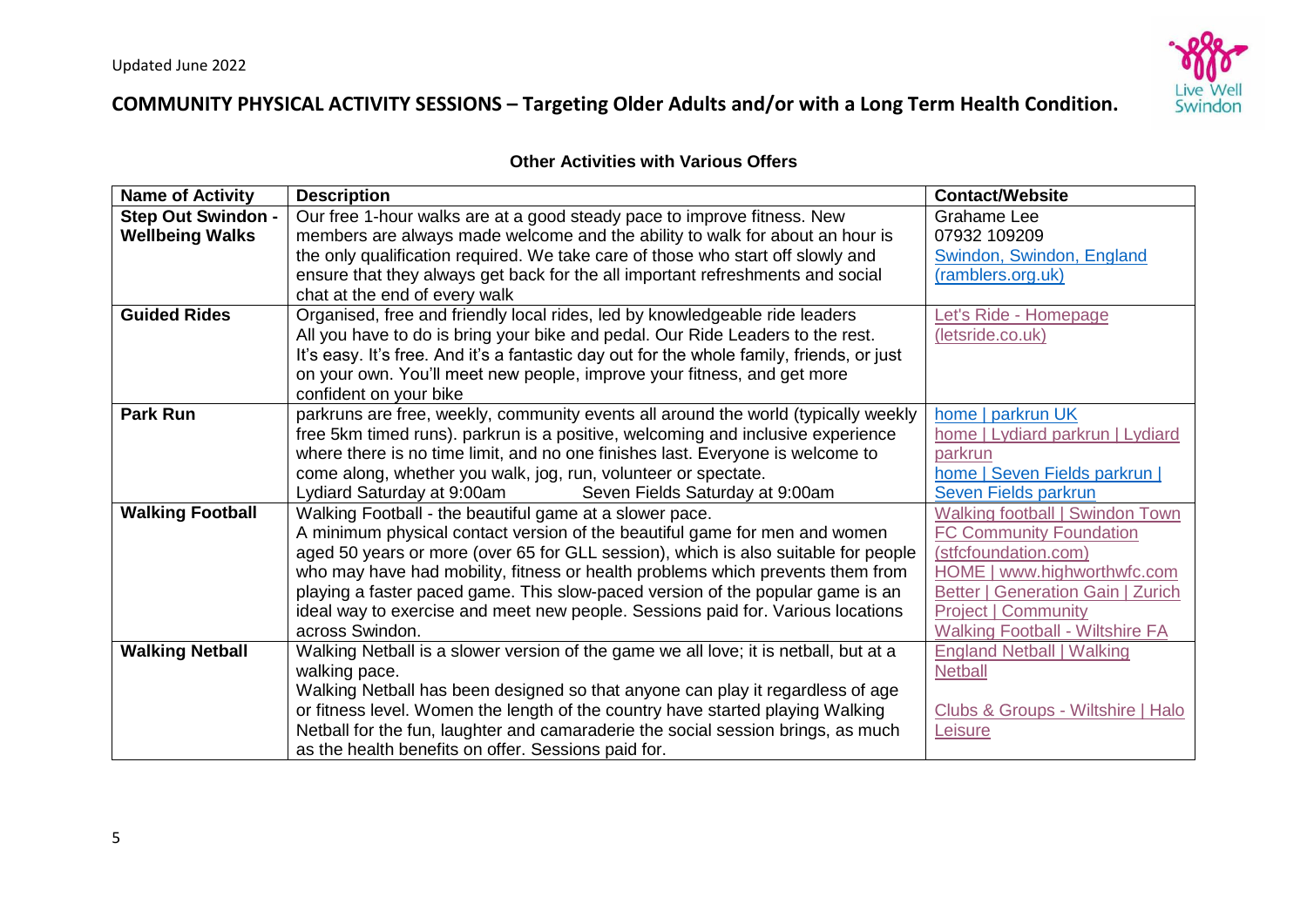

| Park Yoga                               | Park Yoga aims to connect people to the natural outdoors, through a relaxing,<br>energising and breath-taking yoga session, improving wellbeing and creating a<br>positive ripple effect throughout communities<br>Park Yoga is a charity that provides free outdoor yoga sessions around the UK.<br><b>Summer Months ONLY.</b> The sessions run throughout the summer from May to<br>September for people of all ages, backgrounds and abilities. Queens Park<br>Sundays 9.30-10.30am                                                                                                                                                                                                                                                                                                                                                                            | Park Yoga Swindon - ParkYoga                                                                                                      |
|-----------------------------------------|-------------------------------------------------------------------------------------------------------------------------------------------------------------------------------------------------------------------------------------------------------------------------------------------------------------------------------------------------------------------------------------------------------------------------------------------------------------------------------------------------------------------------------------------------------------------------------------------------------------------------------------------------------------------------------------------------------------------------------------------------------------------------------------------------------------------------------------------------------------------|-----------------------------------------------------------------------------------------------------------------------------------|
| <b>Extra Time</b>                       | Health and Fitness for Over 60s - weekly opportunities for retired/semi-retired<br>men and women over the age of 60 years, to try out different sports, at some of<br>the best venues in and around Swindon.<br>As well as providing a sport/activity on a weekly basis, we also offer a really<br>important social activity, by proving our groups with teas and coffees at the end of<br>each session (we even sometimes have a quiz!). Both groups meet on a weekly<br>basis, with the men meeting every Tuesday morning from 10-12pm, and the<br>ladies group meeting on a Thursday morning at the same time. Participants<br>regularly take part in activities such as: Golf, Bowls, Horse Riding, Water Polo,<br>Walking Football, and Orienteering. The Extra Time programme costs £17.50 per<br>month and covers all activities (and the tea and coffee!) | Extra Time   Swindon Town FC<br><b>Community Foundation</b><br>(stfcfoundation.com)<br>james.s@STFCfoundation.com                 |
| <b>Swindon Therapy</b><br><b>Centre</b> | The Centre offers - social events, neuro physiotherapy, specialist exercise<br>classes, complimentary therapies and oxygen to support the body's healing,<br>counselling and advice.<br>The centre offers therapies, advice and support to people with MS and other<br>Neurological conditions and their families in Swindon and the local area<br>Membership required (£20/year), plus additional costs                                                                                                                                                                                                                                                                                                                                                                                                                                                          | <b>Helping People With</b><br><b>Neurological Conditions</b><br>(msswindon.org.uk)<br>01793 481700<br>stcswindon@msswindon.org.uk |
| <b>Inclusfit Classes</b>                | Beginner friendly - class has a mixture of disabled, non-disabled and older<br>participants. Classes include Rockbox, Clubbercise, HIT, Zumba & Zumba Toning<br>Sessions paid for.                                                                                                                                                                                                                                                                                                                                                                                                                                                                                                                                                                                                                                                                                | Sam James<br>07989656280<br>sam@inclusfit.co.uk<br>www.inclusfit.co.uk                                                            |
| <b>Sam H Pilates</b>                    | These Pilates classes are mixed ability and suitable for all levels as lots of options<br>are given. Classes can either be attended face to face in the studio, online or on<br>demand. The four types of classes on offer; Pure Core, Mobility & Flexibility,<br>Strength and Pilates Combo - the workout that combines all three elements.<br>Sessions paid for.                                                                                                                                                                                                                                                                                                                                                                                                                                                                                                | Sam Hobbs<br>07925190954<br><b>Sam H Pilates</b><br>https://www.samhpilates.com/                                                  |